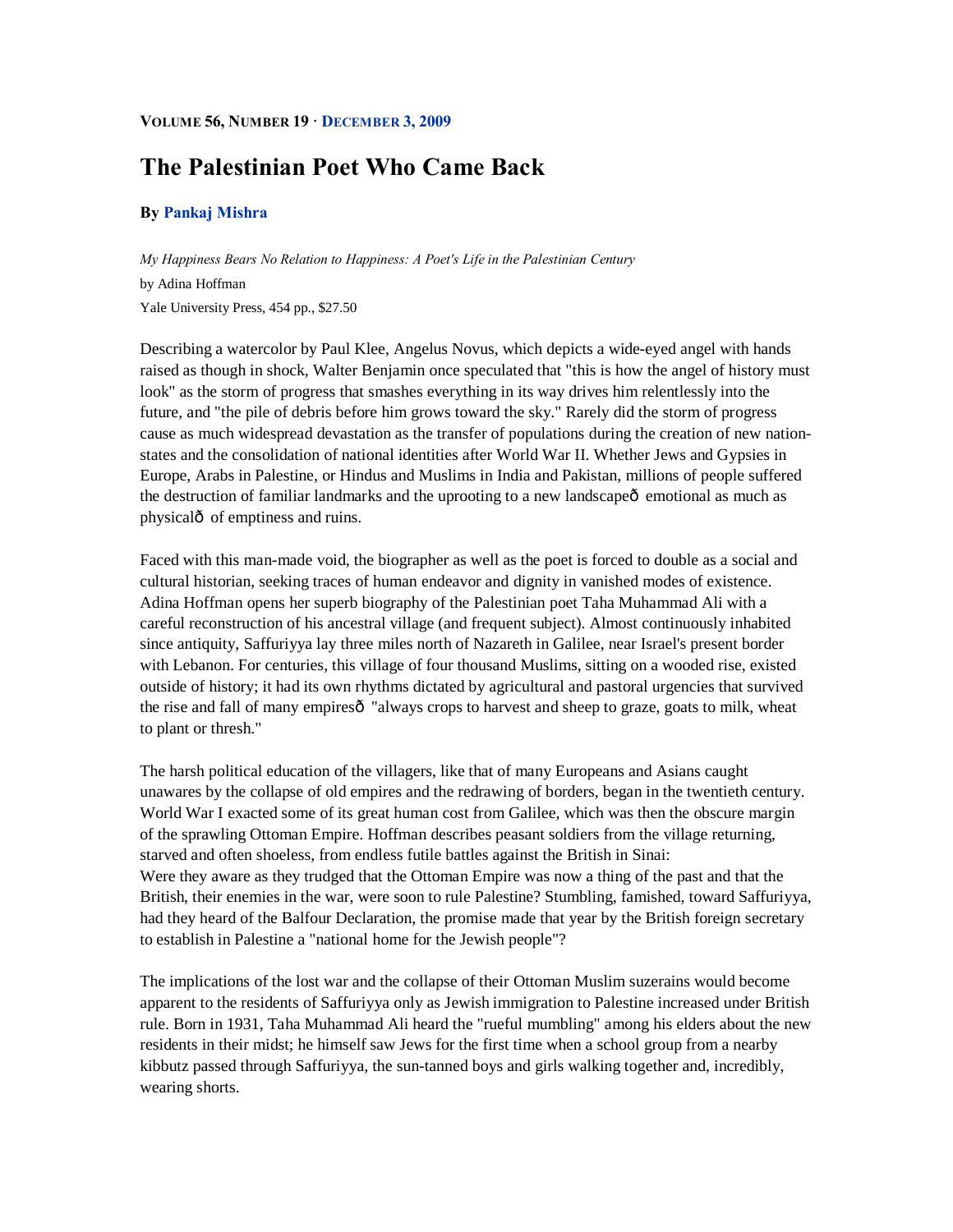A few militants from Saffuriyya joined the Arab rebellion that erupted in Palestine in 1936 against the rapid growth of Jewish immigration; the village suffered from the harsh British crackdown. But life in Saffuriyya went on with its own small joys and tragedies. Taha learned to read in an elementary religious school and first savored the imaginative life in an anthology of Arabic poetry. While still a teenager, he set up a small kiosk selling cigarettes and fizzy drinks to help relieve his family's straitened circumstances; a younger brother abruptly died of measles.

Another world war erupted in distant Europe and spread to the Middle East, again drawing young men from the village. Taha's business continued to grow. His cousin and bride-to-be Amira, a tall, graceful girl, became a source of longing. He bought his first modern book, a memoir of the nationalistic Palestinian poet Ibrahim Tuqan. Another sibling, a sister, also succumbed to measles.

As World War II ended and British withdrawal from Palestine seemed imminent, violence between Arabs and Jews intensified. In 1947, Taha's teenaged cousin was shot dead by a sniper apparently belonging to the Jewish militant group Irgun. The UN's decision to partition Palestine into independent Arab and Jewish states was met with disbelief in the village.

Armed irregulars from neighboring countries, part of the ragtag Arab armies that poured into Palestine to thwart the creation of a Jewish state, briefly appeared in Saffuriyya. But then the soldiers disappeared, killed in battle with the Haganah, the Jewish paramilitary organization, or gone AWOL. And though Arab refugees from cities conquered by the Jews streamed into nearby Nazareth, the village was calm again in early 1948; "it took a concerted effort to believe the newspapers...that grave things were happening elsewhere."

"The harvest began," Hoffman writes with a narrative brio underpinned by detailed interviews with the residents of Saffuriyya.

Taha puttered in his shop. The bells around the goats' necks clanged, and their bleating mixed with that flat brass music when the shepherds returned with the flocks from the fields in the evenings.

On the evening of July 15, 1948, two months after the state of Israel was officially established, Taha broke his Ramadan fast with a traditional meal and then set out with his new flock of sixteen young goats to graze on the hillsides around the village. He had been walking for about five minutes when

he heard an odd, low, whirring sound, something circling in the air above. As it lifted to a whistle, then mounted to a roar, he saw a brilliant flash, felt a crash and tremor, and anotherô then everything was smashing glass and rising smoke, shouts in the distance, wailing nearby, people running, children crying, the sixteen kids yelping in terror as they scattered—

The bombs of the Israeli air force were followed by a ground assault. When Dov Yermiya, a company commander in the Israel Defense Forces (IDF), who was later revered as one of Israel's founding fathers, captured the village, it was mostly empty. Taha caught up with his fleeing family outside the village, part of the helter-skelter Arab exodus toward Syria, Jordan, and Lebanon.

Walking for two days and nights, they reached Lebanon. Taha was able to save his family from the worst degradations of overcrowded refugee camps. But the death of his only remaining sister and the immense grief of his mother finally made a precarious situation intolerable. A year after fleeing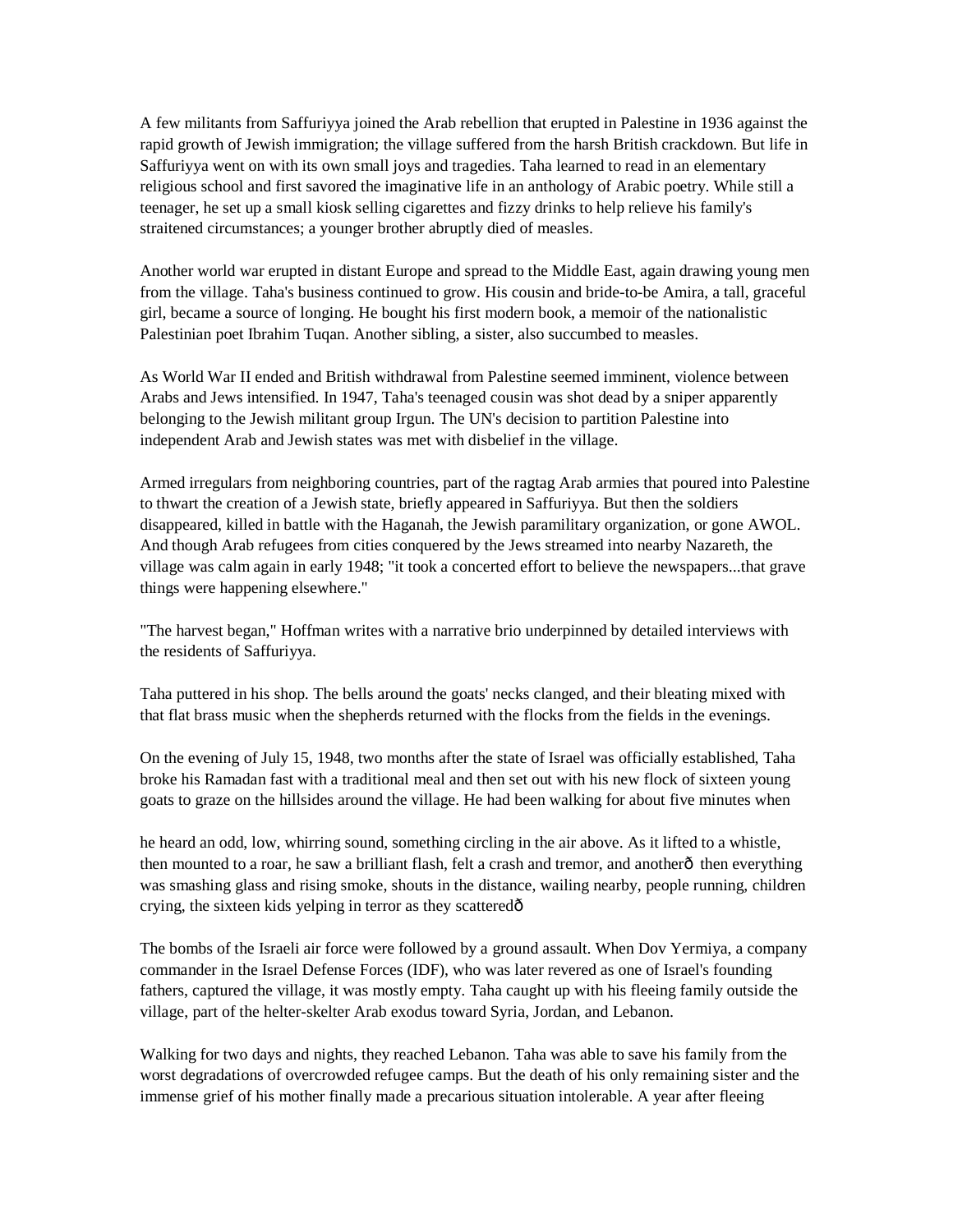Saffuriyya, Taha sneaked back into Israel with his family, leaving behind his betrothed Amira in Lebanon. He waited almost a decade for her before learning that she had married someone else.

New Israeli regulations put Taha and his family, along with tens of thousands of Palestinians, in a category of "Present Absentees" $\delta$  Arabs with no right to reclaim the property they had briefly abandoned. In any case, Saffuriyya had ceased to exist. Soon after conquering the village, the Israeli military expelled its surviving inhabitants to nearby towns and villages. Saffuriyya's buildings were dynamited, its land shared out among new kibbutzes and a moshav, and its name changed to "Tzippori."

\*

*My Happiness Bears No Relation to Happiness*, the first full-length biography in English of a Palestinian poet, would be a remarkable achievement even if it merely commemorated the life and work of Taha Muhammad Ali. However, Taha's private strivings, triumphs, and disappointments are linked inseparably to the fate of his community; his biography describes as well the obscure but intense struggles of an entire people: the Israeli Arabs, or Palestinians with Israeli citizenship, who though constituting 20 percent of Israel's population are much less written about than their counterparts in the West Bank and Gaza.

This unavoidably broadened canvas poses daunting challenges to even a biographer as diligent and resourceful as Adina Hoffman, an Israeli-American writer and publisher based in Jerusalem. There are any number of Israeli official histories and memoirs about 1948 and its aftermath, but hardly any accounts by Palestinians of what they call the *Nakba*, catastrophe. Aware of this asymmetry of knowledge, Hoffman not only examines Israeli archives with unremitting skepticism; she also questions perspicaciously the Palestinian tellers of anecdotes and the few surviving Israeli witnesses to the past (such as Dov Yermiya, whose conviction that Saffuriyya was not bombed from the air turns out to be one of the partial truths cherished by both sides in an intractable conflict).

Occasionally, Hoffman may seem to romanticize Arab rural life, as when in a private museum she comes across some "heartbreakingly modest paraphernalia":

baskets and mortars, shaving kits and wooden dowry boxes, a gauzy woman's headscarf, trimmed with a dainty, handmade menagerie of silk-thread birds and flowers.

Appalled by some Israeli prejudicesô according to Hoffman, "the Arabs are animals" was "a phrase one heard almost daily" in Jerusalem after a spate of Palestinian suicide bombingsô she digresses often to mock received wisdom or prick a distended reputation in Israel.

However, much of her account of the early ordeals of Palestinian Israelis builds upon the research of the "New Historians": a broadly defined group of Israeli scholars, including Tom Segev, Ilan Pappé, and Benny Morris, who have challenged many Israeli nationalist myths. Hoffman describes Nazareth's unsanitary conditions in which Arabs, including Taha, fleeing or expelled from their towns and villages, improvised their daily existence. Their political situation was no better. Until 1966, Arabs in Israel lived under a form of martial law that severely restricted their right to travel; permits were required for journeys of a few miles.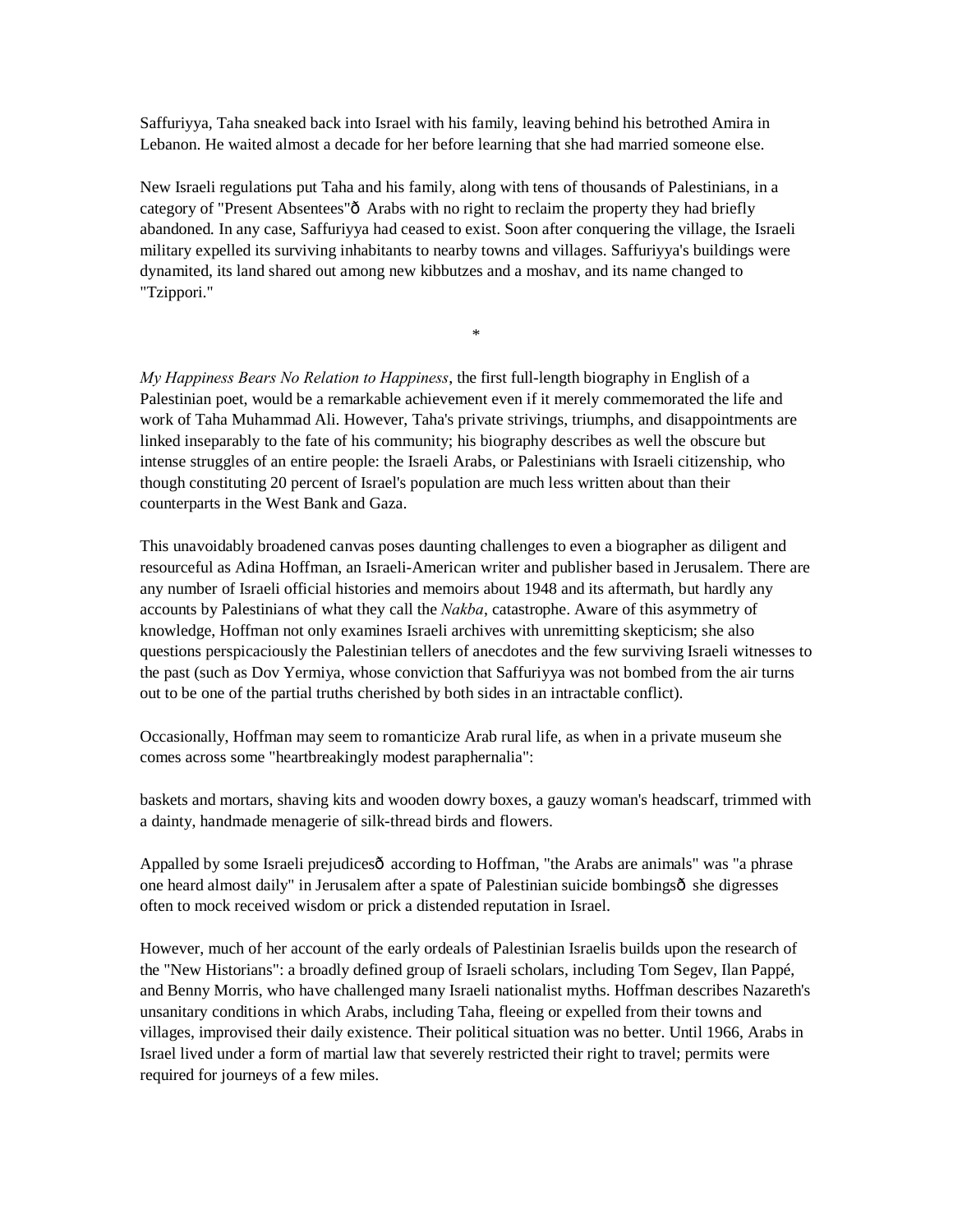Most Palestinian leaders and intellectuals had departed in 1948, leaving behind a "battered-down and largely illiterate peasant population." Arabs arrested while trying to return to their ancestral lands in Israel were described as "infiltrators" and expelled, if not executed. Taha himself was arrested after his return from Lebanon and pushed across the border; he managed to return, and then lived in fear of discovery until some months later he secured an Israeli identity card and moved to Nazareth, where he has lived for more than half a century, running a souvenir shop near the Church of the Annunciation.

Hoffman describes how the Palestinian Israelis created an underground literary culture even as they struggled to survive. Initially, there was little to read. Hoffman writes that "almost no Arabic books were available for sale in Israel" due to the blockade of Israel by Arab states and Israeli restrictions; censorship kept indigenous production of books and magazines to the barest minimum; there were no contacts between writers in Arabic and Hebrew. In one of her anecdotes, Hoffman describes how Arabs employed as olive pickers in Lydda and Ramla, neighboring towns of Nazareth, stole Arabic classics from the homes of Palestinians expelled by Israel.

A cultural lifeline opened when Sasson Somekh, an Iraqi-Jewish immigrant, brought books from Baghdad that introduced the modernist breakthroughs of Arabic poetry to aspiring Arab poets in Israel. The Israeli Communist Party, which alone admitted Arabs as members, published a newspaper, *al-Jadid (The New)*, which carried poems, essays, and stories by Nazim Hikmet, Pablo Neruda, Paul Éluard, Bertolt Brecht, Maxim Gorky, and other icons of left-wing reading circles.

But it was poetry festivals held from the mid-1950s in villages and towns throughout Galilee that became the most important means of political and cultural self-affirmation for an isolated population. These public recitals of poetry, the most popular Arab literary form, attracted thousands of Palestinians, many of them illiterate; the performers used verse to speak of subjects ranging from the injustices of the military regime and the ordeals of Palestinian refugees to the triumphs of anticolonial movements in Algeria and Vietnam and the promise of Arab nationalism.

Mahmoud Darwish, the national poet of Palestinians, who as a young man was among the early audiences and then later enraptured them himself, remembered the festivals as "folk celebrations." The other Arab poet who acquired his legend from the public recitals was Rashid Hussein. In one account he appeared on stage wearing a traditional kaffiyeh and, Hoffman writes, "set all hearts afire" with his poem "I am from Asia," "a declaration of deep identification with Nehru and his people's struggle." Alternately poet, publisher, journalist, and spokesman for the Palestinian Liberation Organization (PLO), Rashid lived the intense but unfocused life of the perennial exile before dying in 1977 in his New York apartmentô of what his friend I.F. Stone called "homelessness."

Contemplating Rashid's tragically unfulfilled life (the biography is full of such briskly sketched but powerful portraits), Hoffman wonders

what force of history or character or sheer bad luck was it that drove Rashid to his smoky death in that cramped apartment on East Forty-sixth Street, while thirty years later Mahmoud Darwish received interviewers from all over the world in a grand office in battered, army-checkpoint-encircled Ramallah and Taha Muhammad Ali sat poring intently over a dog-eared dictionary in his Nazareth souvenir shop?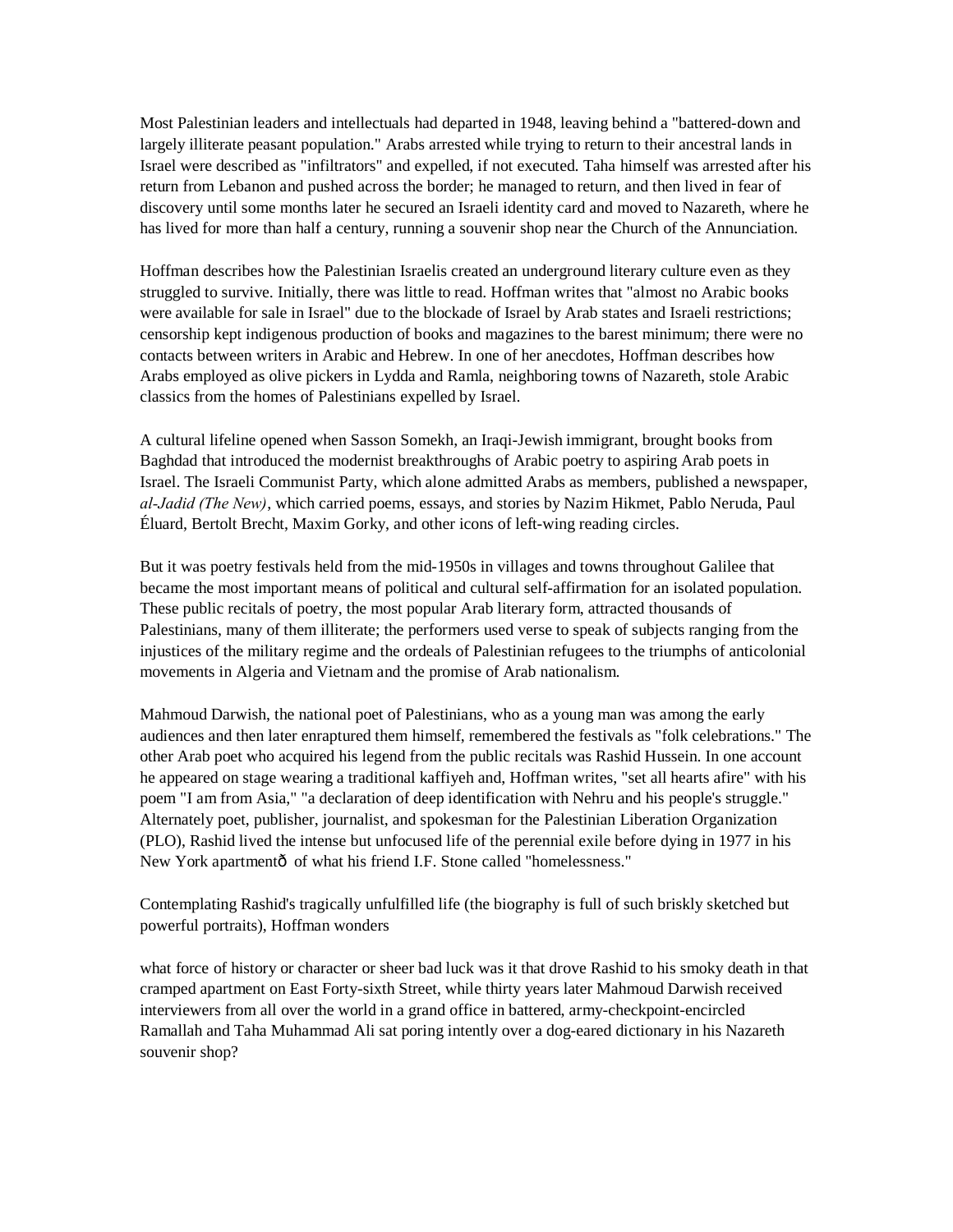Certainly, Taha is the unlikeliest of Palestinian poets. Hoffman writes that Israeli police files, which contain the most trivial details about Arab writers and their gatherings, make no reference to Tahaô the clearest sign of his invisibility during the long decades when Palestinian poetry developed its main body of work. Though he was in close proximity to the Marxist, mainly Christian, Arab poets, who often gathered at his shop, Taha was not overtly political, or much interested in apostrophizing in verse the Palestinian "people." Hoffman writes that Taha, who jokingly calls himself "a Muslim who sells Christian trinkets to Jews," "simply refused to accept the divisive terms dictated by others, whether chauvinistic Israeli bureaucrats or his more militant Palestinian friends."

In 1971, Mahmoud Darwish dramatically announced his decision to leave Israel at a press conference in Cairo. Taha, however, remained in Nazareth, with the result that he is still relatively unknown within the Palestinian diaspora. Unlike Rashid, who studied at Israeli institutions, or Darwish, who pursued his self-education in Hebrew, or the Marxist Emile Habiby, Taha received a very basic formal training at his village school. Mostly self-taught in Arabic and English, he did his first serious reading  $\hat{\sigma}$  of the texts that inspired him to write  $\hat{\sigma}$  while he was hiding from the Israeli military after his return from Lebanon in 1948. (A tireless autodidact, Taha experienced Israel's military victory over Egypt, Syria, and Jordan in 1967 less as a humiliation for Arabs than as an opportunity to get access to Arabic books in the occupied territories.)

He dabbled in fiction and essays but did not publish any poetry until he was forty. In 1971, he sent his first poem to Anton Shammas, the Palestinian-Israeli author of the novel *Arabesques*, and then a young editor at *al-Sharq*, a literary magazine in Jerusalem. Shammas remembers being "totally floored by it." More poems followed, many of them about Saffuriyya and its inhabitants, simple village folk who had been overwhelmed by historical forces beyond their understanding.

"Freedom consists," Tolstoy once said, "in my not having made the laws." Taha seems to have been similarly alert to the creative paradoxes of his isolation and lack of national tradition. Unencumbered by convention, he developed a highly personal and independent idiom, which blends colloquial with classical Arabic. Writing nonmetrical, unrhymed verse, Taha also used a lower register than most of his Palestinian contemporaries. Here, for instance, is the opening stanza of Mahmoud Darwish's most famous, if untypical, poem, titled "Identity Card," a monologue addressed by an Arab worker to an Israeli official:

*Write it down! I'm an Arab. Card number, fifty thousand. I have eight children and the ninth is due after the summer. So, are you angry?*

Taha's best-known poem, published in 1973, is titled "Abd el-Hadi Fights a Superpower." Inspired by a radio report of Egyptian villagers trying to sell Coca-Cola to American marines on board the USS *Enterprise* in the Suez Canal, it has none of the incantatory fervor of the national bard. Abd el-Hadi, an ordinary fellahin, is characteristic of the figures that recur in Taha's early poetry:

*In his life he neither wrote nor read.*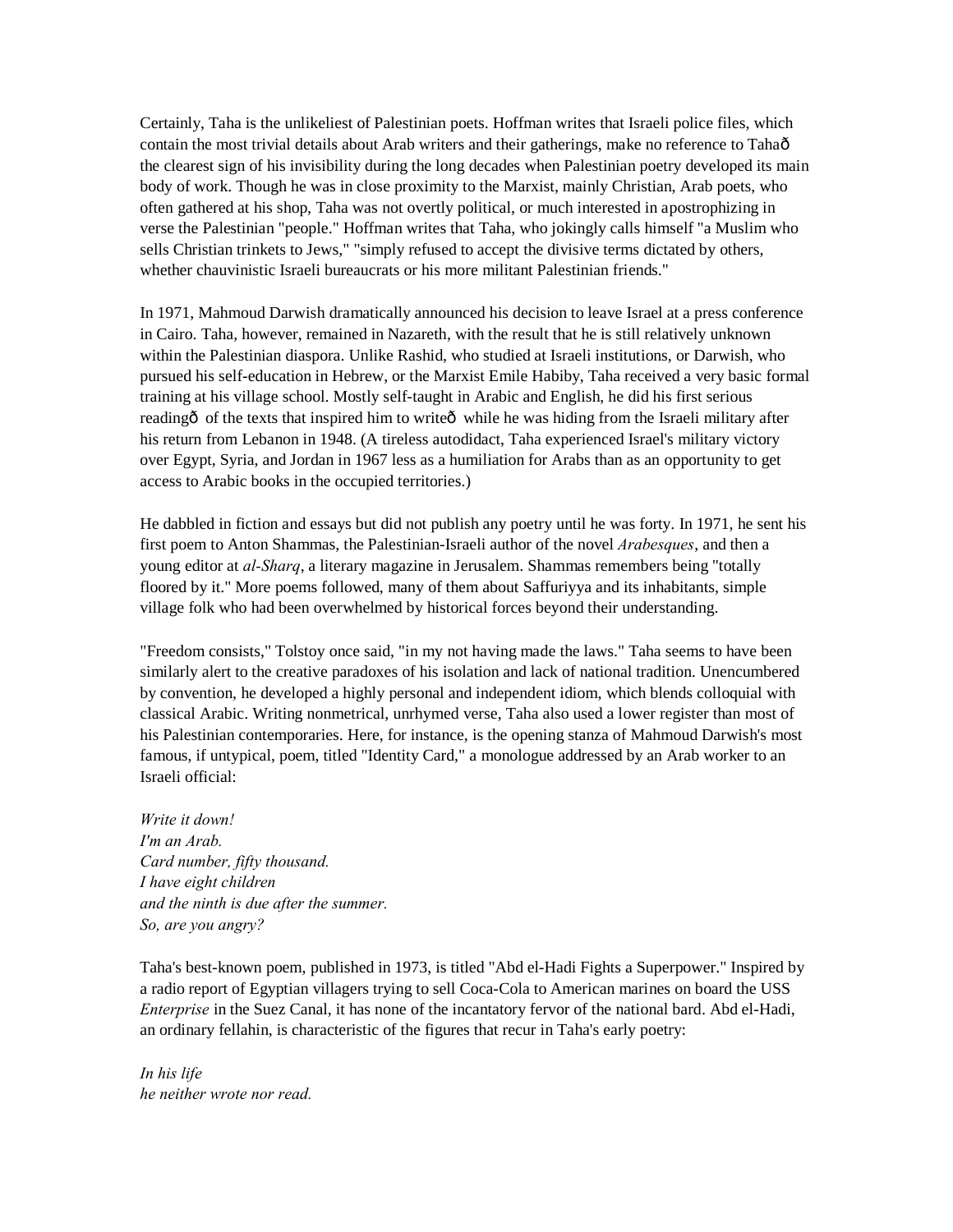*In his life he didn't cut down a single tree, didn't slit the throat of a single calf. In his life he did not speak of the* New York Times *behind its back, didn't raise his voice to a soul except in his saying: "Come in, please, by God, you can't refuse." Nevertheless his case is hopeless, his situation desperate. His God-given rights are a grain of salt tossed into the sea. Ladies and gentlemen of the jury: about his enemies my client knows not a thing. And I can assure you, were he to encounter the entire crew of the aircraft carrier Enterprise, he'd serve them eggs sunny-side up, and labneh fresh from the bag.*

In these early poems about Saffur-iyya, Taha seems to have created a folk mythology: a personal monument to the dignity and grace of the unremembered men and women of his village. His later poems deal more explicitly with the deteriorating situation of the Palestinians. In 1982, Israel invaded Lebanon in an attempt to expel the PLO from the country and install a friendly Christian government. The invasion, an inspiration of Defense Minister Ariel Sharon, deeply affected Taha, who, like many Palestinian Israelis, had relatives and friends just across Israel's northern border, including Amira, whom he had last seen more than three decades earlier, and who had become, in the intervening years, his most intimate, if invisible, muse.

Helped by a resourceful Israeli- Jewish friend, Taha visited Amira after the invasion to find that Israeli bombs had leveled her house along with many other modest dwellings in a large Palestinian refugee camp outside Sidon. A poem he published in 1983 after a long silence brings together the poet's two worlds, the real tangible one of history and the inner world of dreams and phantasms:

## **AMBERGRIS**

*Our traces have all been erased, our impressions swept away—*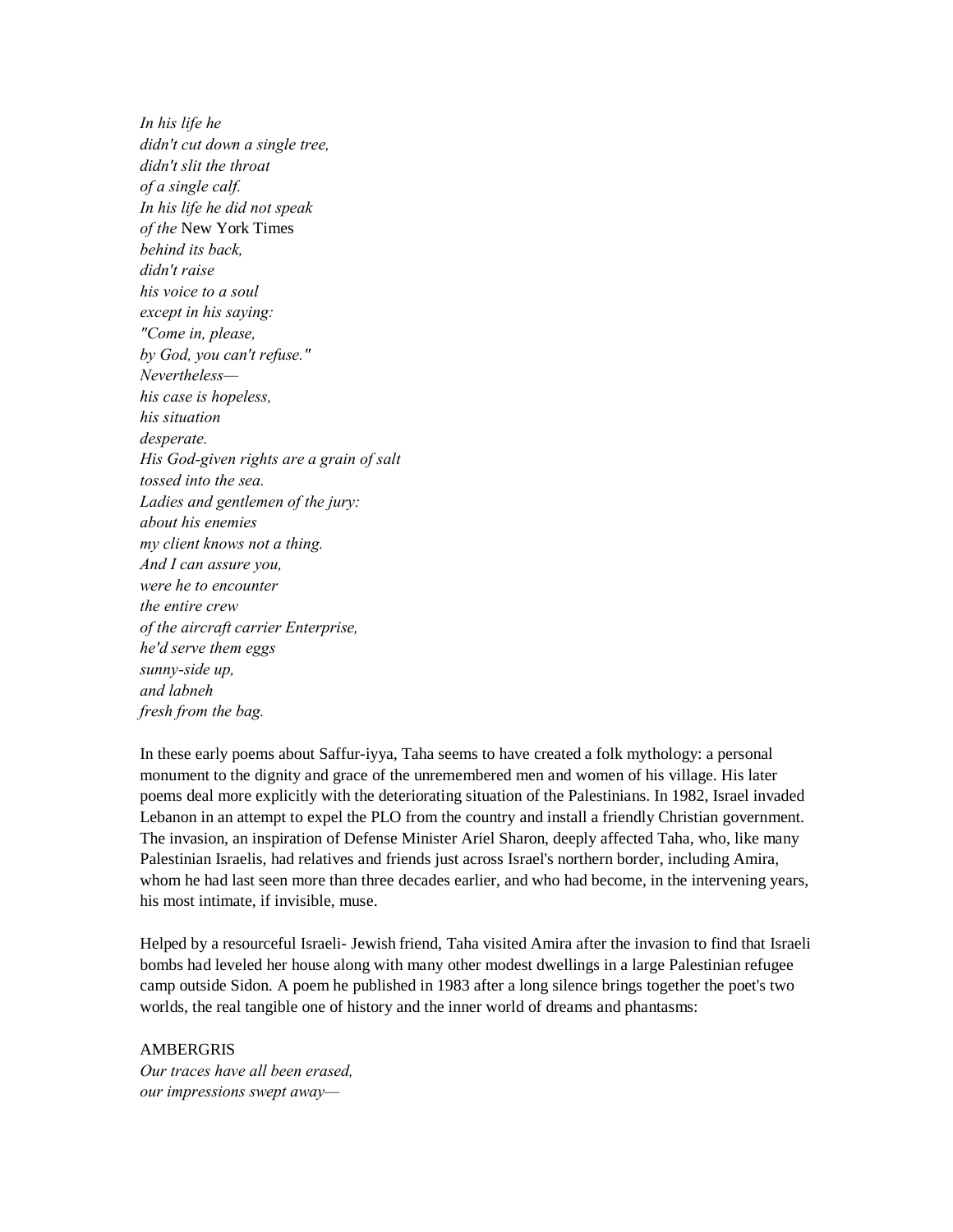*and all the remains have been effaced... there isn't a single sign left to guide us or show us a thing. The age has grown old, the days long, and I, if not for the lock of your hair, auburn as the nectar of carob, and soft as the scent of silk that was here before, dozing like Arabian jasmine, shimmering like the gleam of dawn, pulsing like a star— I, if not for that lock of camphor, would feel not a thing linking me to this land.*

Upholding desire and memory over the abstractions of blood and soil, Taha transcends the territorial nationalism that, by a cruel irony of history, is a source of both pain and hope for Palestinians. In his beguiling mix of conservatism and absolute love of spiritual freedom, he resembles the great poets of Eastern Europe, Zbigniew Herbert and Czes aw Mi osz, who also witnessed the obliteration of the world they knew, and whose sense of the precarious nature of things opened out into an intense but egoless awareness.

Taha's later poems convey not so much the troubled self-exploration that defines much contemporary Western poetry as the humility of a survivor of the storm of progress, for whom life itself is a source of wonder. And such is the lucidity and quiet urgency of his vision that it seems to force itself effortlessly from Arabic into English (with the advantage, admittedly, of some highly skilled translations by the poets Peter Cole, who is Hoffman's husband, Gabriel Levin, and Yahya Hijazi, who are jointly responsible for the translations published here).<sup>[\*]</sup>

A later poem titled "Warning" further underlines Taha's sense of aesthetic and spiritual autonomy:

*Lovers of hunting, and beginners seeking your prey: Don't aim your rifles at my happiness, which isn't worth the price of the bullet (you'd waste on it). What seems to you so nimble and fine, like a fawn, and flees every which way,*